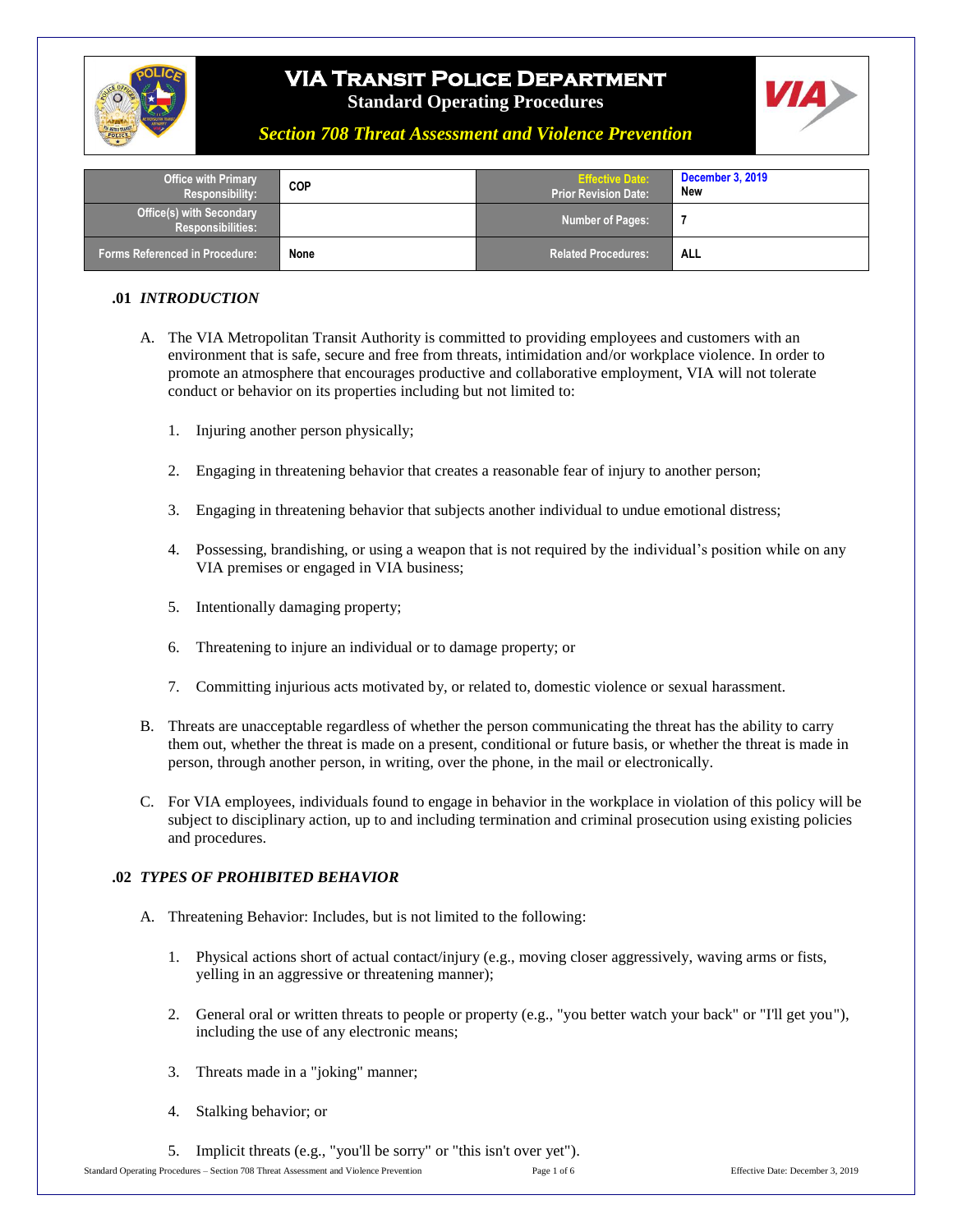



*Section 708 Threat Assessment and Violence Prevention*

- B. Violent Behavior: Includes, but is not limited to the following:
	- 1. Any physical assault, with or without weapons;
	- 2. Behavior that a reasonable person would interpret as being potentially violent (e.g., throwing things, pounding on a desk or door, or destroying property);
	- 3. Specific threats to inflict harm (e.g., a threat to shoot a named individual); or
	- 4. Use of any object to attack or intimidate another person.
- C. Any behavior and/or statements may be construed as threatening or violent if the behavior or statement is perceived by any witness or co-worker as threatening or violent regardless of the alleged intent of the person making the statement or demonstrating the behavior.

#### **.03** *WORKPLACE SETTING*

Any location, either permanent or temporary, where VIA employees perform any work-related duty or are involved in VIA related activities. This includes, but is not limited to, the buildings and the surrounding perimeters, including the parking lots, field locations and alternate work locations.

#### **.04** *REPORTING THREATS AND VIOLENCE*

- A. All VIA employees and their supervisors are encouraged to be alert to the possibility of violence on the part of their employees, former employees, customers, contractors and strangers. VIA employee and supervisor responsibilities include:
	- 1. Being familiar with the policy on *Threat Assessment and Violence Prevention*; and
	- 2. Reporting violations of the policy to the appropriate supervisor as delineated in this policy and to the Transit Police, including threats or perceived threats.
- B. Any report of violence or threats of violence will be handled in a confidential manner, with information released only on a need-to-know basis.
- C. VIA Employees and supervisors who act in good faith by reporting real or implied violent behavior or violations of this policy will not be retaliated against or subjected to harassment.
- D. Any VIA employee who is aware of intimidating conduct, a threat of violence or act of violence made by another VIA employee must report the incident to the employee's immediate supervisor as per the *VIA Salaried* and *Hourly Employee Manuals, Section II, Workplace Violence Prevention Program, 9.b.* Emergencies should be reported to the VIA Transit Police at 210-362-2439.
- E. Deliberately false or misleading reports of violence under this policy will be handled as incidents of unacceptable personal conduct and individuals making such false or misleading reports will be subject to disciplinary action under VIA policy.

### **.05** *THREAT ASSESSMENTS*

A. The Transit Police Department will conduct an investigation into the reported incident of prohibited behavior by any VIA employee. The investigation will contain a Threat Assessment conducted by a sworn member of the Transit Police Department designated by the Chief of Transit Police. The designated sworn officer will be referred to as the Threat Assessment Investigator. The Threat Assessment Investigator is responsible for: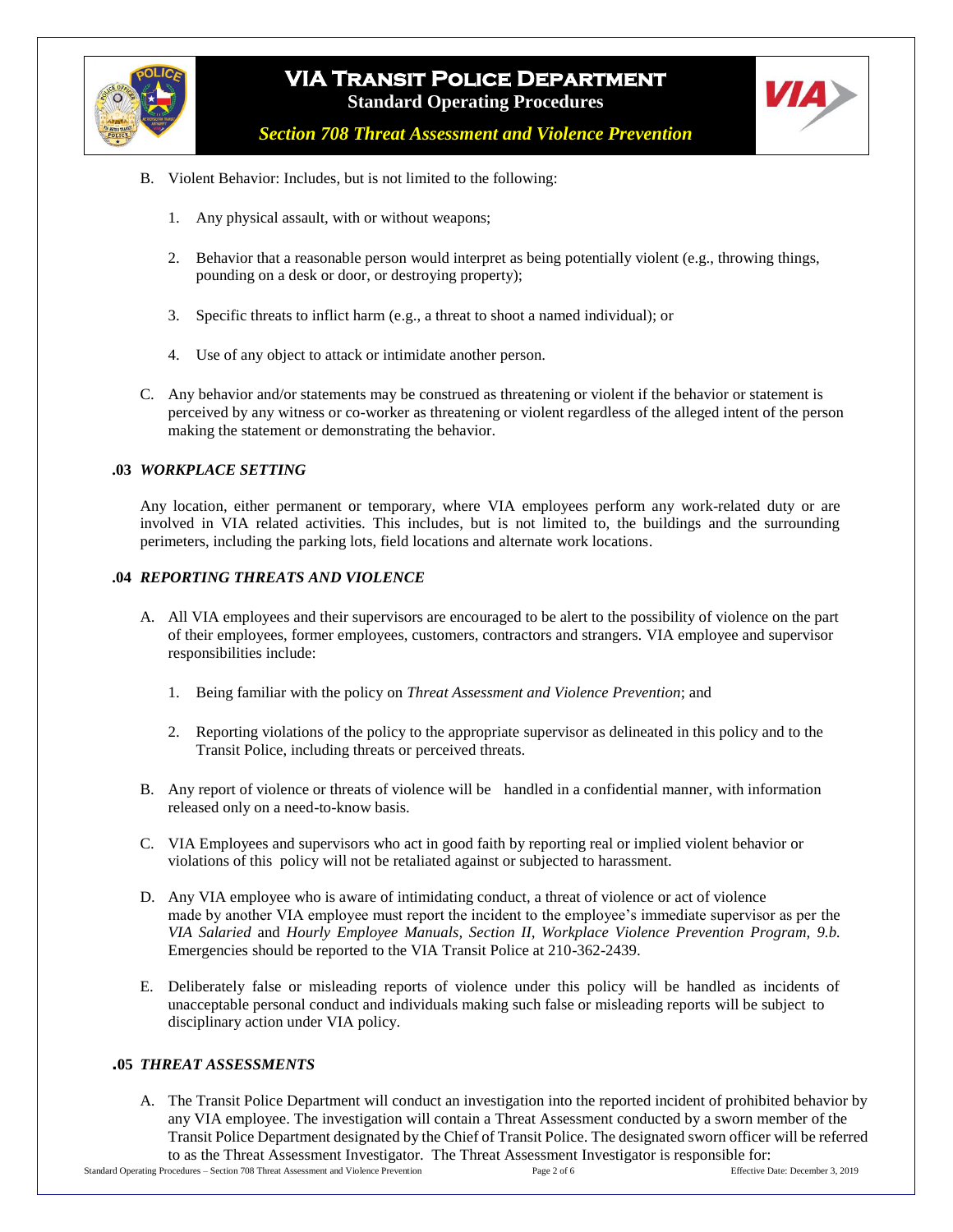



*Section 708 Threat Assessment and Violence Prevention*

- 1. Assessing and managing incidents involving danger or violence;
- 2. Recommending appropriate action to the Chief of Transit Police for approval;
- 3. Developing and implementing an action plan to respond to specific incidents.
- 4. Briefing the Chief of Transit Police and VIA Division Vice Presidents on the findings of the investigation.
- 5. Issuance of any Administrative Actions.
- 6. Preparing the Threat Assessment Investigation Summary Report.
- B. All Threat Assessment Investigations contain a concurrent law enforcement component and an Administrative component. The Law Enforcement component determines whether the employee will face criminal charges based on whether the investigator determines probable cause for a criminal offense exists. The Administrative component determines whether the employee will face any possible employment ramifications.

### **.06** *THREAT ASSESSMENT ADMINISTRATIVE ACTIONS*

- A. The Threat Assessment Investigator shall report their preliminary investigation findings to the Chief of Transit Police, the Vice President of Safety, Training and System Security, the Vice President of Human Resources and The Vice President of the employee under investigation.
- B. At the direction and concurrence of the above Vice Presidents, the Chief of Transit Police or the Threat Assessment Investigator shall notify the subject employee of the following:
	- 1. The employee is to be placed on Administrative Leave.
	- 2. The employee is advised to not return to VIA property in any manner while on Administrative Leave. The employee's proximity card will be de-activated, and their VIA ID is surrendered to the Investigator.
	- 3. The employee is warned not to contact any alleged victims or witness for any purpose until the conclusion of the investigation and/or any final administrative actions. The employee is provided an official contact person with VIA administration should they have any questions.
	- 4. The employee will be contact by HR personnel at the conclusion of the Threat Assessment process.
	- 5. The employee will be escorted to retrieve any personal items from their work area and then escorted off the property by The Chief of Transit Police or designee.

#### .**07** *THREAT ASSESSMENT INVESTIGATOR LAW ENFORCEMENT DUTIES*

- A. When notified of a threat or violent incident, the Threat Assessment Investigator should respond in a prompt and effective fashion. Effective response includes:
	- 1. A full and prompt investigation,
	- 2. A determination if any Law Enforcement Action is warranted,
	- 3. A determining whether or not a violation of existing policies and procedures has occurred and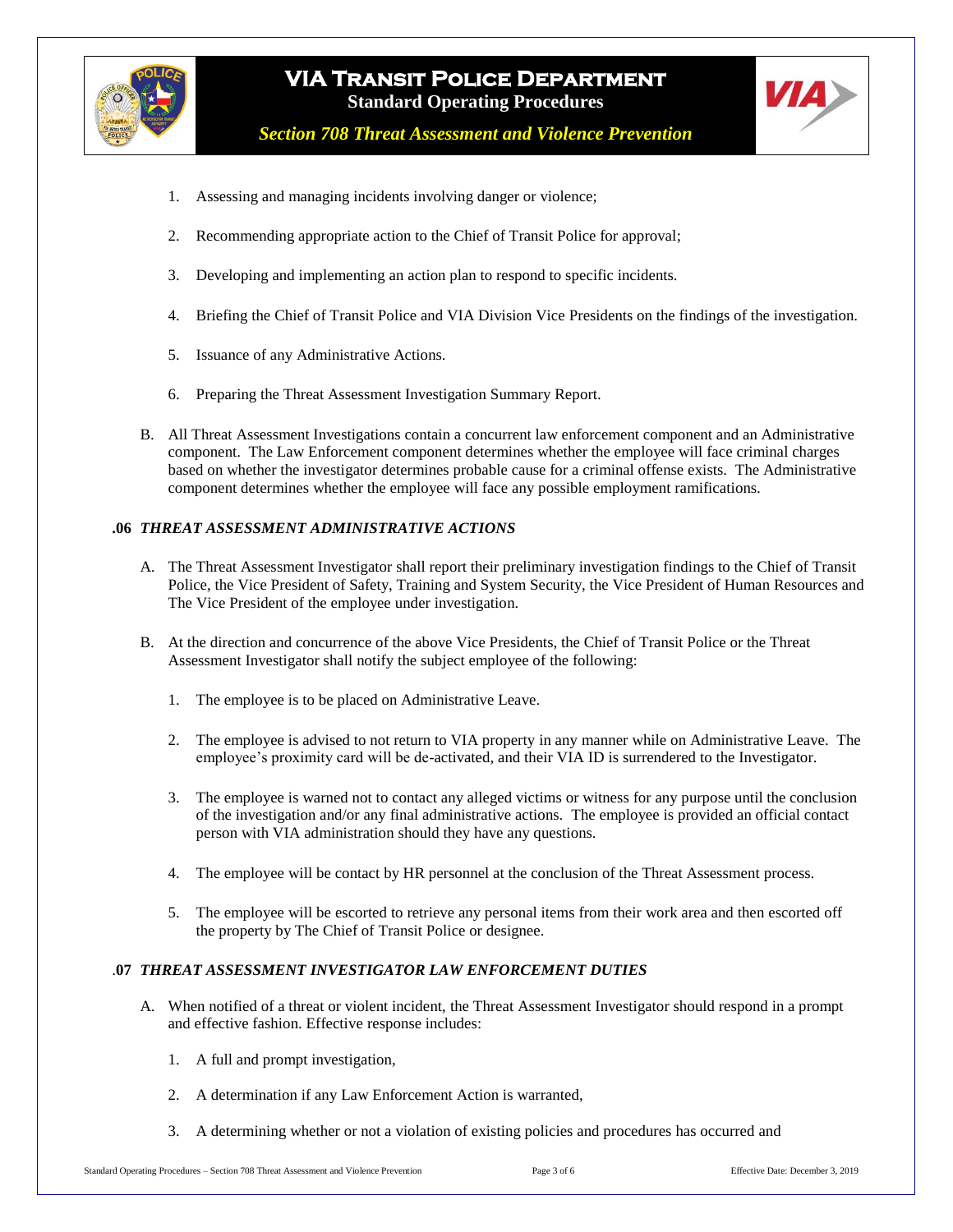



*Section 708 Threat Assessment and Violence Prevention*

- 4. A follow-up with any affected VIA employee.
- B. When the Threat Assessment Investigator receives notice that an act of violence or a threat of violence has occurred involving a VIA employee, the Threat Assessment Investigator's first responsibility is to prevent violence. This may be accomplished by:
	- 1. Making an arrest for any criminal offense, if warranted
	- 2. Making a recommendation to VIA executive staff as to the plausibility of a threat and what administrative actions could be taken to prevent the occurrence of violence.
- C. When an act of violence or threat of violence has occurred, the Threat Assessment Investigator will determine if a criminal offense has occurred and if probable cause exists to arrest the actor. The Threat Assessment Investigator will:
	- 1. gather facts and evidence,
	- 2. take written statements,
	- 3. photograph injuries or damages,
	- 4. prepare and present the case file to the District Attorney's office for prosecution of the actor.
- D. The Chief of Transit Police is notified of the Investigator's findings as soon as possible when it is determined an employee may be subject to arrest and/or prosecution for a criminal offense related to the investigation.
- E. The Chief of Transit Police must approve any custodial arrest, criminal prosecution or at-large filing of a criminal charge of a VIA employee.
- F. The Chief of Transit Police shall notify the appropriate Vice President of the employee under investigation and the Vice President of Safety, Training and System Security.

#### **.08** *THREAT ASSESSMENT INVESTIGATOR ADMINISTRATIVE DUTIES*

- A. If it is determined that no criminal offense has occurred, the Threat Assessment Investigator shall shift their focus to an administrative investigation to determine if any VIA policies have been violated. The Threat Assessment Investigator will:
	- 1. Gather facts and evidence,
	- 2. Take written statements
	- 3. Photograph injuries or damages,
	- 4. Prepare and present a summary report to VIA executive staff of the findings and make suggestions as to any administrative actions that could be taken to prevent the occurrence of violence and / or to restore peace in the workplace.
- B. Administrative Investigation Checklist: The following questions (1-4) will be answered by the Threat Assessment Investigator in the summary report by documenting the data that formed the Investigator's opinion related to workplace safety and any potential administrative actions. The Investigator's actions, opinions and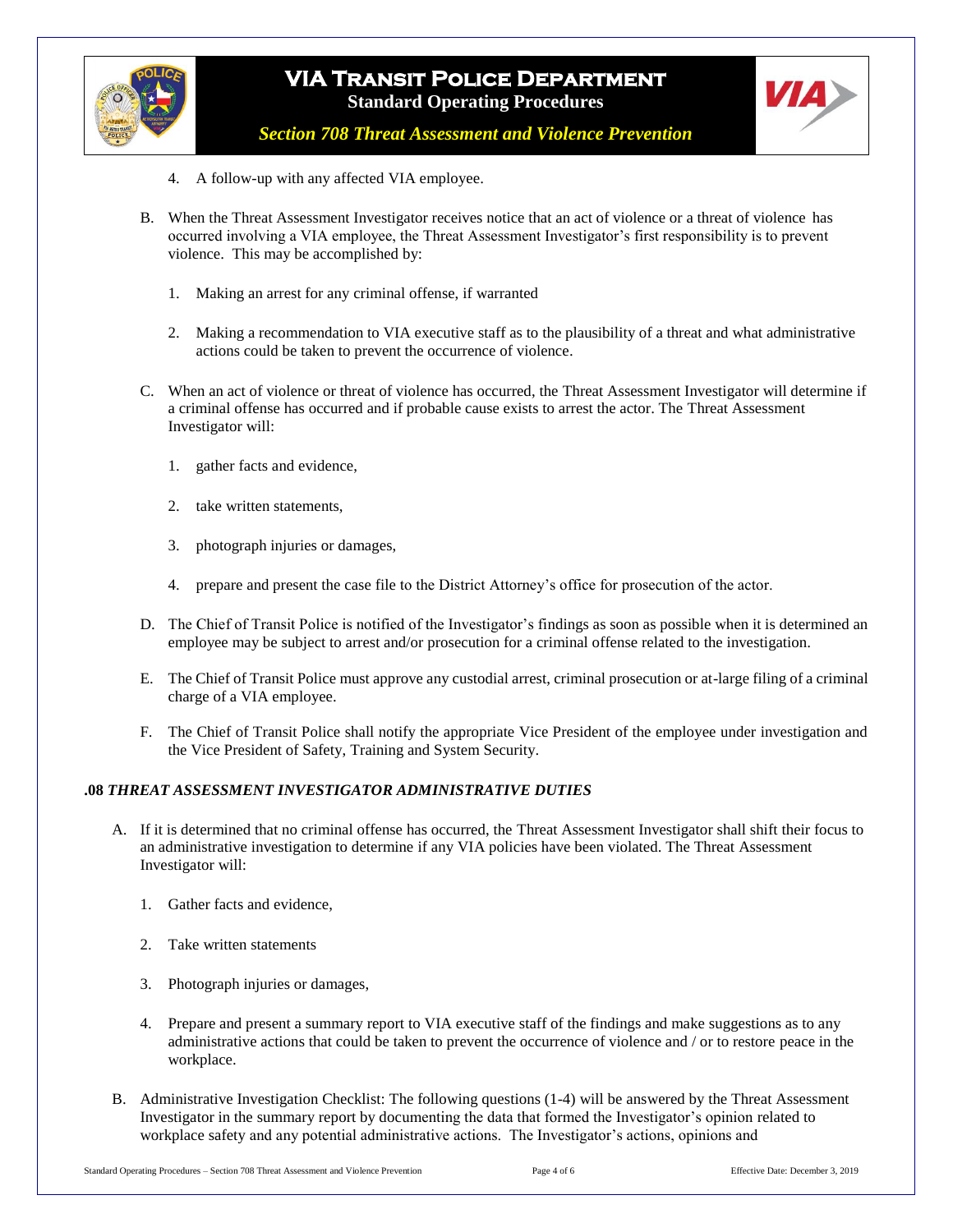



*Section 708 Threat Assessment and Violence Prevention*

recommendations in the summation report are dependent on whether the subject employee's actions or statements are detrimental to the workplace.

- 1. An individual should fall into 1 of 4 categories overall. Which category does the Threat Assessment Investigator believe the employee fits into as determined by the facts of the case?
	- a. Employee is deemed threatening or not safe to return to the workplace
	- b. Employee is deemed threatening and/or disruptive to the workplace (due to lasting effect of the act(s)  $/$ statement(s) to the work environment or staff)
	- c. Employee is deemed a clear degree of concern upon returning to the workplace (requires satisfying specific conditions – legal, HR, Etc.)
	- d. Employee is deemed no immediate or predictive evidence preventing the return of the employee to the workplace (may still include satisfying conditions before return, i.e.; Anger Management, Conflict resolution, Etc.)
- 2. What was the collateral impact to employees and the work environment?
	- a. how did the act(s) or statement(s) change the demeanor of the workplace (Define in what way)
	- b. did any employee(s) state that they perceived the act or statement as threatening or real concern?
	- c. did the act or statement cause staff to seek or utilize EAP services
	- d. did the act or statement cause staff to take days off from work
	- e. was more than one employee directly affected by the act or statement? (Define in what way)
	- f. Were there any concerning or troubling statements made by the individual during the threat assessment investigation?
- 3. What was the benefit or intended/desired perception created by the statement(s) made by the individual?
	- a. Did the act or statement enable the person to appear powerful, threatening or bullying to others?
	- b. Was the act or statement made intended to distance the person from the rest of the staff?
	- c. Was the act or statement a demonstration of aggression toward a single individual, a designated group, the entire department or the organization?
- 4. What was the comfort level in their ability to make such an impactful statement?
	- a. Were there prior statements similar in nature made by the individual before this incident?
	- b. Does the individual clearly understand that their actions negatively impacted working relationships and team cohesion?
	- c. Does the individual believe their act or statement(s) were just jokes that are/were misunderstood?
	- d. Can the individual clearly identify any missed opportunities they had to demonstrate the ability and use of better judgment?